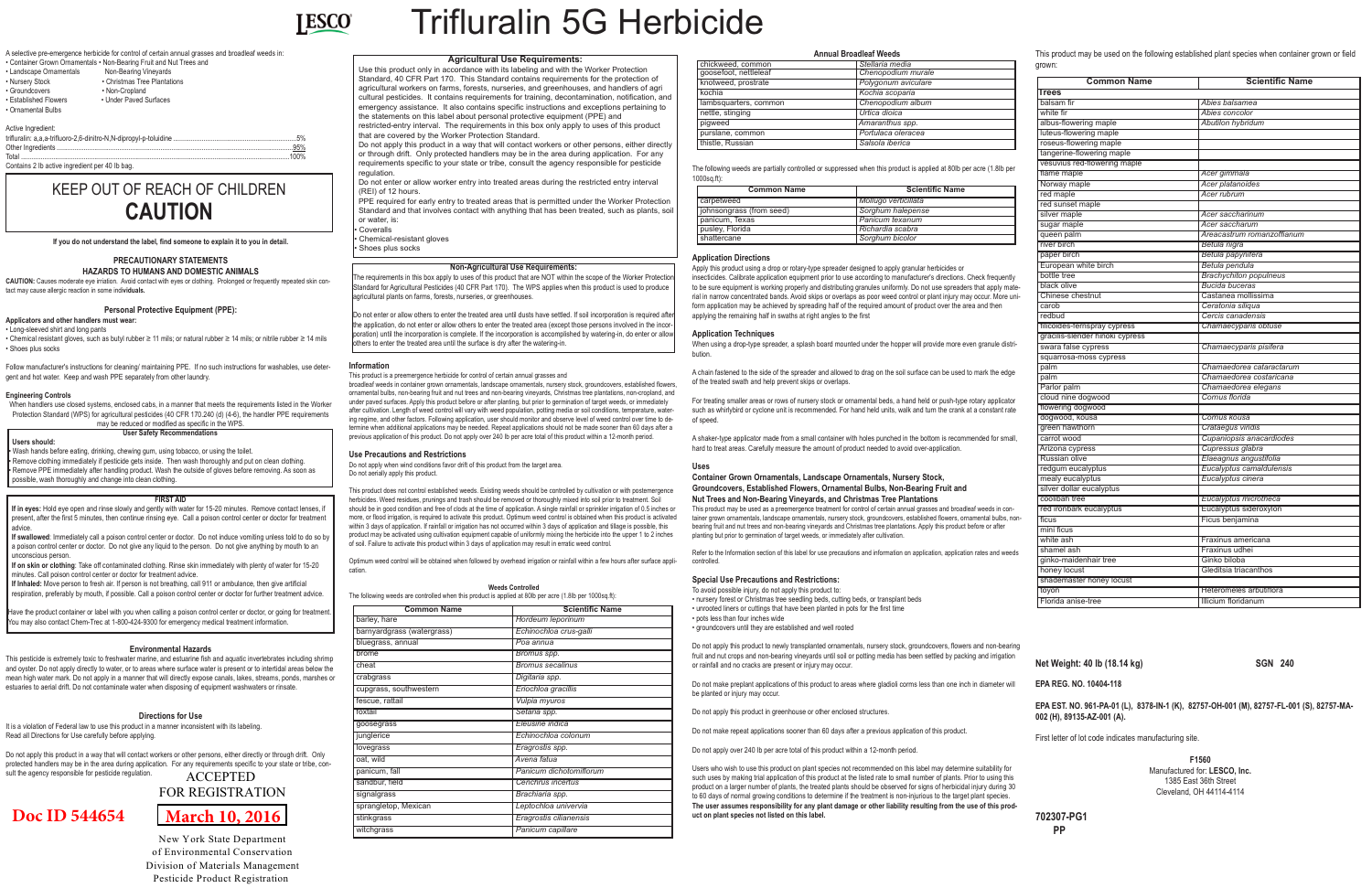

# Trifluralin 5G Herbicide

This product may be used on the following established plant species when container grown or field grown:

**Net Weight: 40 lb (18.14 kg) SGN 240**

**EPA REG. NO. 10404-118 EPA EST. NO. 961-PA-01 (L), 8378-IN-1 (K), 82757-OH-001 (M), 82757-FL-001 (S), 82757-MA-002 (H), 89135-AZ-001 (A).**

First letter of lot code indicates manufacturing site.

**F1560** Manufactured for: **LESCO, Inc.** 1385 East 36th Street Cleveland, OH 44114-4114

**702307-PG2 PP**

| grown.<br><b>Common Name</b>                              | <b>Scientific Name</b>                              |
|-----------------------------------------------------------|-----------------------------------------------------|
| eastern red cedar                                         | Juniperus virginiana                                |
| Japanese larch<br>American sweet gum                      | Larix kaempferi<br>Liquidambar styraciflua          |
| tuliptree                                                 | Liriodendron tulipifera                             |
| magnolia                                                  | Magnolia spp.                                       |
| crabapple                                                 | Malus spp.                                          |
| white mulberry                                            | Morus spp.                                          |
| banana                                                    | Musa aluminata                                      |
| blackgum                                                  | Nyssa sylvatica                                     |
| sourwood<br>Norway spruce                                 | Oxydendrum arboreum<br>Picea abies                  |
| pendula-weeping Norway spruce                             |                                                     |
| repens-spreading Norway spruce                            |                                                     |
| dwarf Alberta spruce                                      | Picea glauca conica                                 |
| white spruce                                              | Picea glauca                                        |
| dwarf globe blue spruce                                   | Picea pungens                                       |
| gjauca-Colorado blue spruce<br>hoopsii-hoop's blue spruce |                                                     |
| koster-koster blue spruce                                 |                                                     |
| bristlecone pine                                          | Pinus aristata                                      |
| canary island pine                                        | <b>Pinus canariensis</b>                            |
| shore pine, beach pine                                    | Pinus contorta                                      |
| eldarica pine<br><b>Bosnian pine</b>                      | Pinus eldarica                                      |
| pumillo-shrubby Swiss mountain pine                       | Pinus leucodermis<br>Pinus mugo                     |
| Austrian black pine                                       | Pinus nigra                                         |
| monterey pine                                             | Pinus radiata                                       |
| red pine                                                  | Pinus resinosa                                      |
| loblolly                                                  | Pinus taeda                                         |
| white pine<br>columnar Scotch pine                        | <b>Pinus strobus</b><br><b>Pinus sylvestris</b>     |
| Scotch pine                                               |                                                     |
| Japanese black pine                                       | Pinus thunbergiana                                  |
| London planetree                                          | Platanus acerifolia                                 |
| American sycamore                                         | Platanus occicentalis                               |
| California sycamore<br>podocarpus                         | Platanus racemosa<br>Podocarppus spp.               |
| cottonwood                                                | Populous deltoides                                  |
| Chilean mesquite                                          | Prosopis chilensis                                  |
| yoshino flowering cherry                                  | <b>Prunus yedoensis</b>                             |
| douglas fir<br>scarlet oak                                | Pseudotsuga menziesii<br>Quercus coccinea           |
| bear oak                                                  | Quercus ilicifolia                                  |
| pin oak                                                   | Quercus palustris                                   |
| willow oak                                                | Quercus phellos                                     |
| red oak                                                   | Quercus rubra                                       |
| live oak<br>black locust                                  | Quercus virginiana<br>Robinia pseudoacacia          |
| willow                                                    | Salix spp.                                          |
| giant sequoia                                             | Sequoiadendron giganteum                            |
| mahogany                                                  | Swietenia mahogani                                  |
| yellow tab                                                | Tabebuia caraiba                                    |
| bald cypress<br>linden                                    | Taxodium distichum<br>Tilia spp.                    |
| eastern hemlock                                           | Tsuga canadensis                                    |
| Chinese elm                                               | Ulmus parvifolia                                    |
| Mexican fan palm                                          | Washington robusta                                  |
| Ornamental Shrubs                                         |                                                     |
| edward goucher abelia                                     | Abelia grandiflora                                  |
| glossy abelia<br>abyssinica acacia                        | Acacia abyssinica                                   |
| prostrate acacia                                          | Acacia redolens                                     |
| shoestring acacia                                         | Acacia stenophyllia                                 |
| copper leaf                                               | Acalypha wilkesiana                                 |
| amur maple                                                | Acer ginnala                                        |
| coral bark Japanese maple<br>dwarf Japanese maple         | Acer palmatum                                       |
| century plant                                             | Agave americana                                     |
| false spiraea                                             | Astilbe chinensis                                   |
| Japanese painted fern                                     | Athyrium nipponimcum                                |
| coyotebrush                                               | <b>Baccharis pilularis</b><br>Berberis gladwynensii |
| william penn barberry<br>mentor barberry                  | Berberis mentorensis                                |
| atropurea-red leaf Japanese barberry                      | Berberis thunbergii                                 |
| aurea-golden Japanese barberry                            |                                                     |
| crimson pygmy barberry                                    |                                                     |
| rose glow barberry<br>barbara karst                       | Bougainvillea spp.                                  |
|                                                           |                                                     |

| California gold                                  |                                                      |
|--------------------------------------------------|------------------------------------------------------|
| pink pixie                                       |                                                      |
| scarlet o'hara                                   |                                                      |
| temple fire                                      |                                                      |
| Texas dawn                                       |                                                      |
| Japanese boxwood                                 | Buxus microphylla japonica                           |
| Korean boxwood                                   | Buxus microphylla koreana                            |
| common boxwood                                   | <b>Buxus sempervirens</b>                            |
| lemon bottlebrush                                | Callistemon citrinus<br><b>Callistemon viminalis</b> |
| weeping bottlebrush                              |                                                      |
| spring torch scotch heather<br>sasanqua camellia | Calluna vulgaris                                     |
|                                                  | Camellia sasanqua                                    |
| Japanese camellia                                | Camellia japonica<br>Cassia artemisioides            |
| feathery cassia<br>wild lilac                    |                                                      |
| plum yew                                         | Ceanothus spp.<br>Cephalotaxus drupacae              |
| snow-in-summer                                   | Cerastium tomentosum                                 |
| kosteri cypress                                  | Chamaecyparis obtusa spp.                            |
|                                                  |                                                      |
| nana-dwarf hinoki cypress<br>torulosa cypress    |                                                      |
| filifera-thread cypress                          | Chamaecyparis pisifera                               |
| areca palm                                       | Chrysalidocarpus lutescens                           |
| summersweet                                      | Clethra alnifolia                                    |
| sibirica-siberian dogwood                        | Cornus alba                                          |
| baileyi red osier dogwood                        | Cornus stolonifera                                   |
| flaviramea-yellowtwig dogwood                    |                                                      |
| royal purple smoke tree                          | Cotinus coggygria                                    |
| coral beauty smloke tree                         | Cotinus dammeri                                      |
| eichholz smoke tree                              |                                                      |
| praecox-early cotoneaster                        | Cotoneaster adpressus                                |
| cranberry cotoneaster                            | Cotoneaster apiculatus                               |
| Pyrenees cotoneaster                             | Cotoneaster congestus                                |
| Bearberry cotoneaster                            | Cotoneaster dammeri                                  |
| Himalayan cotoneaster                            | Cotoneaster Himalayan                                |
| rock cotoneaster                                 | Cotoneaster horizontalis                             |
| zabel cotoneaster                                | Cotoneaster zabelii                                  |
| sago palm                                        | Cycas revoluta                                       |
| hollandia-warminster broom                       | Cytisus praecox                                      |
| lena-Scotch broom                                | Cytisus scoparius                                    |
| fragrant daphne                                  | Daphne odora                                         |
| deutzia                                          | Deutzia spp.                                         |
| hopseed bush                                     | Dodonea viscosa                                      |
| fruitland silver berry                           | Elaeagnus pungens                                    |
| purple bell heather                              | Erica cinerea                                        |
| mediterranean pink heather                       | Erica x darleyensa                                   |
| cornish heather                                  | Erica vagans                                         |
| winged euonymus                                  | Euonymus alatus                                      |
| canadale gold euonymus                           | Euonymus fortunei                                    |
| emerald n gold euonymus                          |                                                      |
| sunspot euonymus                                 |                                                      |
| wintercreeper euonymus                           |                                                      |
| silver king euonymus                             | Euonymus japonica                                    |
| variegated evergreen euonymus                    |                                                      |
| spreading euonymus                               | Euonymus kiautschovica                               |
| pineapple guava                                  | Feijoa sellowiana                                    |
| forsythia                                        | Forsythia spp.                                       |
| august beauty gardenia                           | Gardenia jasminoides                                 |
| gardenia                                         |                                                      |
| radican gardenia                                 |                                                      |
| salal/lemon leaf                                 | Gaultheria shallon                                   |
| carolina jessamine                               | Gelsemium sempervirens                               |
| woadwaxen                                        | Genista pilosa                                       |
| ross estey-hibiscus                              | Hibiscus rosa-sinensis                               |
| rose of sharon-heart                             | <b>Hibiscus syriacus</b>                             |
| rose of sharon-red bird                          |                                                      |
| rose of sharon-woodbridge                        |                                                      |
| holly                                            | llex spp.                                            |
| mystery gardenia                                 | Illicium annisatum                                   |
| henry garnet holly leaf sweetspire               | Itea ilicifolia                                      |
| ixora                                            | Ixora collinea                                       |
| juniper                                          | Juniperus spp.                                       |
| mountain laurel                                  | Kalmia latifolia                                     |
| crepe myrtle<br>lantana                          | Lagerstroemia indica<br>Lantana spp.                 |
|                                                  |                                                      |
| coast leucothoe<br>drooping leucothoe            | Leucothoe axillaris<br>Leucothoe fontainesiana       |
| privet                                           | Ligustrum spp.                                       |
| Chinese fountain palm                            | Livistona chinensis                                  |
| flowering woodbine                               | Lonicera periclymenum                                |
| serotina woodbine                                |                                                      |
| trumpet honeysuckle                              | Lonicera sempervirens                                |
| leather leaf mahonia                             | Mahonia bealei                                       |
| creeping mahonia                                 | Mahonia repens                                       |
| wax myrtle                                       | Myrica cerifera                                      |
|                                                  |                                                      |
|                                                  |                                                      |
| compacta-dwarf heavenly bamboo                   | Nandina domestica                                    |
| harbour dwarf-heavenly bamboo                    |                                                      |
| heavenly bamboo                                  |                                                      |
| nana-compacta-heavenly bamboo                    |                                                      |
| nana-purpurea-heavenly bamboo                    |                                                      |
| woods dwarf heavenly bamboo                      | Nerium oleander                                      |
| hardy red oleander<br>oleander                   |                                                      |
| ruby lace oleander                               |                                                      |
| fortunes osmanthus                               | Osmanthus fortunei<br>Philadelphus spp.              |

| pigmy date palm                                                 | Phoenix roeloelenii                |
|-----------------------------------------------------------------|------------------------------------|
| fraser's photinia                                               | Photinia fraseri                   |
| Japanese andromeda                                              | Pieris japnonica                   |
| mountain fire lily-of-the-valley                                |                                    |
| snowdrift lily-of-the-valley<br>templebells lily-of-the-valley  |                                    |
| valley rose lily-of-the-valley                                  |                                    |
| valley valentine lily-of-the-valley                             |                                    |
| forest flame lily-of-the-valley                                 | Pieris japonica x forestii         |
| mugo-mugo pine                                                  | Pinus mugo                         |
| green pittosporum                                               | Pittosporum tobira                 |
| Japanese pittosporum                                            |                                    |
| wheeler's dwarf pittosporum                                     |                                    |
| blue cape plumbago                                              | Plumbago ariculata                 |
| plumbago                                                        | Plumbago capensis                  |
| vewpine                                                         | Podocarpus macrophyllus            |
| tassel fern                                                     | Polystichum polyblepharum          |
| cinquefoil                                                      | Potentilla spp.                    |
| carolina laurel cherry                                          | Prunus caroliniana                 |
| dwarf pink flowering almond                                     | Prunus gladulosa                   |
| pyracantha                                                      | Pyracantha spp.                    |
| charisma-monruce rhaphiolepsis                                  | Rhaphiolepsis indica               |
| enchantress-moness rhaphiolepsis                                |                                    |
| India hawthorn                                                  |                                    |
| springtime-monme rhaphiolepsis                                  |                                    |
| roundleaf rhaphiolepsis                                         | Rhaphiolepsis ovata                |
| azalea/rhododendron                                             | Rhododendron spp.                  |
| Africa sumac                                                    | <b>Rhus lancea</b>                 |
| ramanas rose                                                    | Rosa rugosa                        |
| rosemary                                                        | Rosmarinus officinalis             |
| Japanese skimmia                                                | Skimmia japonica                   |
| reeve's skimmia                                                 | Skimmia revesiana                  |
| Anthony waterer spiraea                                         | Spiraea bumalda                    |
| dolchia spiraea<br>Japanese alpine spiraea                      | Spiraea japonica                   |
| shirobana spiraea                                               |                                    |
| bridal wreath                                                   | Spiraea vanhouttii                 |
| Chinese lilac                                                   | Syringa rothomagensis              |
| common lilac                                                    | Syringa vulgaris                   |
| upright Japanese yew                                            | Taxus cuspidata                    |
| anglojap yew                                                    | Taxus media                        |
| cape honeysuckle                                                | Tecomaria capensis                 |
|                                                                 | Ternstroemia gymnanthera           |
|                                                                 | Thuja occidentalis                 |
|                                                                 |                                    |
| American arborvitae<br>emerald arborvitae                       |                                    |
|                                                                 |                                    |
| globosa-globe arborvitae                                        |                                    |
| little giant-dwarf arborvitae<br>nigra-dark American arborvitae |                                    |
| pyramidalis-pyramid arborvitae                                  |                                    |
| rheingold arborvitae                                            |                                    |
| techny arborvitae                                               |                                    |
| aureus nana-dwarf golden arborvitae                             | Thuja orientalis                   |
| minima glauca-dwarf arborvitae                                  |                                    |
| Christmas palm                                                  | Veitchia merrilli                  |
| viburnum                                                        | Viburnum spp.                      |
| weigela                                                         | Weigela spp                        |
| xylosma                                                         | Xylosma congestum                  |
| yucca                                                           | Yucca filamentosa                  |
| Groundcovers                                                    |                                    |
| wooly yarrow                                                    | Achillea tomentosa                 |
| lily-of-the-nile                                                | Agapanthus spp.                    |
| carpet bugle                                                    | Ajuga spp.                         |
| beechgrass                                                      | Ammophila breviliqulata            |
| cape weed                                                       | Arctotheca calendula               |
| thrift                                                          | Armeria maritima                   |
| asparagus fern                                                  | Asparagus densiflorus              |
| bellflower                                                      | Campanula spp.                     |
| cariegated carex                                                | Carex spp.                         |
| largeleaf iceplant                                              | Carpobrotus edulis                 |
| dwarf plumbago                                                  | Ceratostigma plumbaginoides        |
| rockrose                                                        | Cistus spp.                        |
| coreopsis                                                       | Coreopsis spp.<br>Coronilla vana   |
| crown vetch<br>pampas grass                                     | Cortaderia selloana                |
| cotoneaster                                                     | Cotoneaster spp.                   |
| white iceplant                                                  | Delosperma alba                    |
| descampsia                                                      | Descampsia caespitosa              |
| trailing rosea iceplant                                         | Drosanthemum floribundum           |
| iceplant                                                        | Drosanthemum hispidum              |
| blue fescue                                                     | Festuca ovina glauca               |
| strawberry, beach                                               | Fragania chiloensis                |
| gazania                                                         | Gazania spp.                       |
| golden hakonechloa                                              | Hakonechloa macroaureola           |
| Algerian ivy                                                    | <b>Hedera canariensis</b>          |
| English ivy                                                     | Hedera helix                       |
| daylily                                                         | Hemerocallis spp.                  |
| rupturewort                                                     | Herniaria glabra                   |
| albo-marginata hosta<br>aaronsbeard                             | Hosta lancifoila<br>Hypericum spp. |

| St. Johnswort              |                            |
|----------------------------|----------------------------|
| angelwing jasmine          | Jasminum nitidum           |
| trailing iceplant          | Lampranthus spectabilis    |
| white lily turf            | Liriope gigantea           |
| big blue ivy               | Liriope muscari            |
| lilac beauty lily turf     |                            |
| majestic lily turf         |                            |
| silvery sunproof lily turf |                            |
| variegated liriope turf    |                            |
| green/creeping lily turf   | Liriope spicata            |
| eulalia grass              | <b>Miscanthus sinensis</b> |
| creeping wirevine          | Muehlenbeckia axillaris    |
| myoporum                   | Myoporum laetum            |
| dwarf mondo grass          | Ophiopogon japonicus       |
| mondo grass                |                            |
| trailing African daisy     | Osteospermum fruiticosum   |
| Japanese spurge            | Pachysandra terminalis     |
| fountain grass             | Pennisetum alopecuroides   |
| ribbon grass               | Phalaris arundinacea picta |
| stonecrop (sedum)          | Sedium spp.                |
| germander                  | Teucrium chamaedrys        |
| Asian jasmine              | Trachelospermum asiaticum  |
| verbena                    | Verbena spp.               |
| speewell                   | Veronica spp.              |
| periwinkle                 | Vinca spp.                 |
| <b>Established Flowers</b> |                            |
| varrow                     | Achillea spp.              |
| floss flower               | Ageratum houstonianum      |
| alyssum                    | Alyssum spp.               |
| snapdragon                 | Antirrhinum majus          |
| African daisy              | Arctotis spp.              |
| silver mound               | Artemisia schmidtiana      |
| dusty miller               | Artemisia stellerana       |
| aster (perennial)          | Aster spp.                 |
| begonia                    | Begonia spp.               |
| calendula                  | Calendula officianalis     |
| cornflower                 | Centaurea cyanus           |
| velvet centaurea           | Centaurea gymnocarpa       |
| sweet sultan               | Centaurea moschata         |
| chrysanthemum              | Chrysanthemum spp.         |
| morningglory               | Convolvulus spp.           |
| coreopsis                  | Coreopsis spp.             |
| cosmos                     | Cosmos spp.                |
| dahlia                     | Dahlia spp.                |
| dianthus                   | Dianthus spp.              |
| bleeding heart             | Dicentra eximia            |
| Foxglove                   | Digitalis mertonensis      |
| common foxglove            | Digitalis purpurea         |
| marigold, cape             | Dimorphotheca spp.         |
| purple coneflower          | Echinacea purpurea         |
| California poppy           | Eschschoizia californica   |
| snow-on-the-mountain       | Euphorbia marginata        |
| geranium                   | Geranium spp.              |
| geum                       | Geum spp.                  |
| gaillardia                 | Gaillardia spp.            |
| gladiolus                  | Gladiolus spp.             |
| quara                      | Guara lindheiveri          |
| baby's breath              | Gypsophila paniculata      |
| sunflower                  | Helianthus spp.            |
| coral bells                | Heuchera spp.              |
| aaron's beard              | Hypericum calycinum        |
|                            | Impatiens balsamina        |
| balsam                     |                            |
| impatiens                  | Impatiens spp.             |
| iris<br>ixora              | Iris spp.<br>Ixora spp.    |